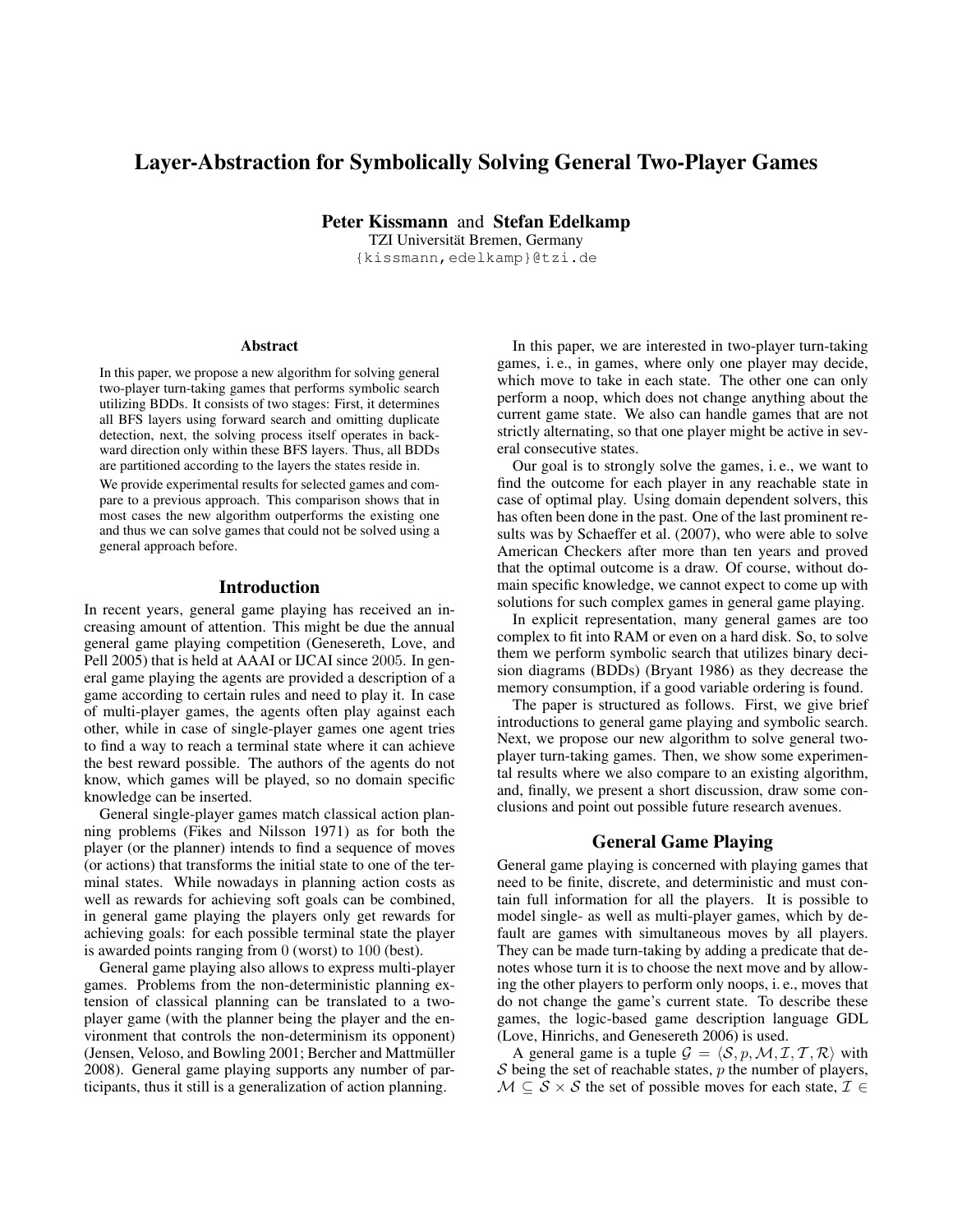```
(role xplayer) (role oplayer) ; names of the players
(init (cell 1 \t1 b)) ... (init (cell 3 \t3 b)) ; all cells empty
(init (control xplayer)) ; xplayer is active
(\leq) (\leq (next (cell ?m ?n x)) (\leq) (\leq (next (cell ?m ?n o)) ; effect of marking a cell
    (does xplayer (mark ?m ?n))) (does oplayer (mark ?m ?n)))
(<= (next (cell ?m ?n ?w)) ; part of the frame (marked cells remain marked)
    (true (cell ?m ?n ?w)) (distinct ?w b))
(<= (next (cell ?m ?n b)) ; part of the frame (untouched empty cells remain empty)
    (does ?w (mark ?j ?k)) (true (cell ?m ?n b))
    (or (distinct ?m ?j) (distinct ?n ?k)))
(<= (next (control xplayer)) (<= (next (control oplayer)); change of the active player
    (true (control oplayer))) (true (control xplayer)))
(<= (legal ?w (mark ?x ?y)) ; possible move (empty cell can be marked)
    (true (cell ?x ?y b)) (true (control ?w)))
(<= (legal xplayer noop) (<= (legal oplayer noop) ; if opponent active, no move
    (true (control oplayer))) (true (control xplayer)))
; axioms (utility functions) for reducing the complexity of the description
(\leq = \text{row } ?m ?x)(true (cell ?m 1 ?x)) (true (cell ?m 2 ?x)) (true (cell ?m 3 ?x)))
(<= (column ?n ?x)
    (true (cell 1 ?n ?x)) (true (cell 2 ?n ?x)) (true (cell 3 ?n ?x)))(<= (diagonal ?x)
    (true (cell 1 1 ?x)) (true (cell 2 2 ?x)) (true (cell 3 3 ?x)))(<= (diagonal ?x)
    (true (cell 1 3 ?x)) (true (cell 2 2 ?x)) (true (cell 3 1 ?x)))
(\leq) (line ?x) (row ?m ?x)) (\leq) (line ?x) (column ?m ?x)) (\leq) (line ?x) (diagonal ?x))
(<= (goal xplayer 100) (line x)) ; rewards for xplayer (oplayer analogously )
(<= (goal xplayer 50) (not (line x)) (not (line o)))
(<= (goal xplayer 0) (line o))
; terminal states
(\leq) terminal (line x)) (\leq) terminal (line o)) (\leq) terminal (not (true(cell ?m ?n b))))
```

| Figure 1: GDL description of the game Tic-Tac-Toe. |  |  |  |  |  |
|----------------------------------------------------|--|--|--|--|--|
|                                                    |  |  |  |  |  |

S the initial state,  $T \subseteq S$  the set of terminal states, and  $\mathcal{R}: \mathcal{T} \mapsto \{0, \ldots, 100\}^p$  the reward for each player in all terminal states. General games are defined implicitly, i. e., only the initial state is provided and we can calculate the set of reachable states  $S$  using the applicable moves. For turn-taking games there are subsets  $S_i \subseteq S$  of states where player  $i \in \{1, \ldots, p\}$  is active as well as subsets  $\mathcal{M}_i \subseteq \mathcal{M}$ denoting those moves, where player  $i \in \{1, \ldots, p\}$  is the only one to choose a move other than a noop.

Figure 1 shows the description of the game Tic-Tac-Toe. The players are denoted by the role keyword; the initial state  $\mathcal I$  by the init keyword, the terminal state  $\mathcal T$  by the terminal keyword and the rewards  $R$  by the goal keyword. The moves  $M$  are splitted into two parts, the legal formulas describing the preconditions necessary for a player to perform the corresponding moves, and the next formulas, which determine the successor state.

Playing a general game always starts at its initial state. All players choose one applicable move in the current state. These moves are combined and using the rules for this combined move, a successor state is generated. This goes on, until a terminal state is reached, where the game ends and

the players receive their rewards according to  $\mathcal R$ .

This paper does not address playing general games but solving them strongly, i. e., we want to find the outcome of each reachable state in case of optimal play of both players. With this information, we can design a perfect player, or we can check played games for bad moves, which might give insight to weaknesses of certain agents. For some games we are not able to find a solution in reasonable time. However, we might use what was calculated so far as an endgame database for a player, e. g., one that utilizes UCT search (Kocsis and Szepesvári 2006), which is used in many successful players (e. g., in CADIAPLAYER (Finnsson and Björnsson 2008), the world champion of 2007 and 2008, as well as in Méhat's ARY, the current world champion).

Unfortunately, except for our precursing work, we are not aware of any other research in this area. Thus, in this paper we will compare to the better of our previous approaches (Edelkamp and Kissmann 2008b). Some general game players, e. g., Schiffel and Thielscher's FLUXPLAYER (2007), might also be able to solve simple games, but as they are designed for playing, it would be unfair to compare to these when solving is concerned.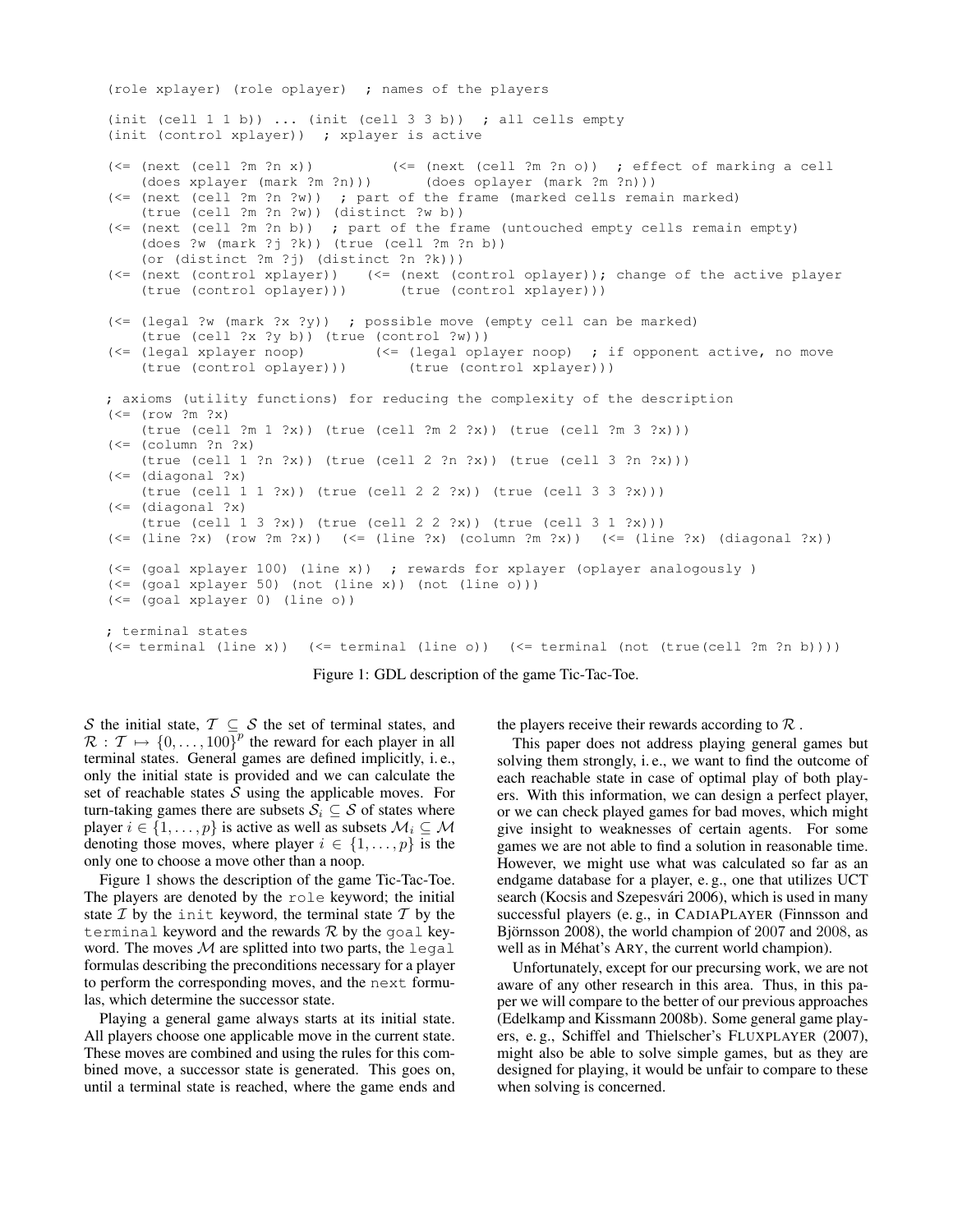

Figure 2: BDDs for the three utility functions of Tic-Tac-Toe used in the terminal states. Each node corresponds to a predicate (denoted on the left); solid edges mean that predicate is true, dashed edges mean it is false. The bottom-most node represents the 1-sink, i. e., all paths leading from the top-most node to this sink represent satisfied assignments. The 0-sink has been omitted for better readability.

## Symbolic Search

When we speak of symbolic search we mean state space search using binary decision diagrams (BDDs) (Bryant 1986). With these, we can perform a set-based search, i. e., we do not expand single states but sets of states.

BDDs typically have a fixed variable ordering and are reduced using two rules so that only a minimal number of internal BDD nodes is needed to represent a given formula / set of states. The resulting representation also is unique and no duplicates are present in any BDD.

BDDs enable us to completely search some state spaces that would not be possible in explicit search. E. g., in the game Connect Four more than  $4.5 \times 10^{12}$  states are reachable. We use 85 bits to encode each state (two bits for each cell and an additional one to denote the active player), so that in case of explicit search we would need about 43.5 TB to store all of them, while with BDDs 16 GB are sufficient. If we store only the current breadth-first search (BFS) layer and flush the previous one to a hard disk, the largest one even fits into 12 GB.

For symbolic search, we need BDDs to represent the initial state  $I$ , the terminal states  $T$ , the formula describing when the players get which reward  $R$ , as well as the moves M. Unfortunately, most games contain variables, so that we do not know the exact size of a state, but this information is mandatory for BDDs. Thus, we instantiate the games (Kissmann and Edelkamp 2009) and come up with a variable-free format, similar to what most successful action planners in recent years do before the actual planning starts (Helmert 2008). As all formulas are Boolean, generating BDDs of

these is straight-forward. Figure 2 shows BDDs for some of the utility functions needed to evaluate the termination of Tic-Tac-Toe.

To decrease the number of BDD variables, we try to find groups of mutually exclusive predicates. For this we perform a simulation-based approach similar to Kuhlmann, Dresner, and Stone (2006) and Schiffel and Thielscher (2007) who identify the input and output parameters of each predicate. Often, input parameters denote the positions on a game board while the output parameters specify its content. Predicates sharing the same name and the same input but different output parameters can never be true at the same time and thus are mutually exclusive. If we find a group of n mutually exclusive predicates, we need only  $\lceil \log n \rceil$  BDD variables to encode these.

After instantiation, we know the precise number of moves of all the players and can also generate the possible combinations of moves of all players, which results in  $M$ . Each move  $m \in \mathcal{M}$  can be represented by a BDD  $trans<sub>m</sub>$ , so that the complete transition relation trans is the disjunction of all these:  $trans := \bigvee_{m \in \mathcal{M}} trans_m$ .

To perform symbolic search, we need two sets of variables: one set,  $S$ , for the current states, the other one,  $S'$ , for the successor states. To calculate the successors of a state set from, in symbolic search we use the *image* operator:

 $image (from) := \exists S. (trans (S, S') \land from (S)).$ 

As these successors are represented using only  $S'$ , we need to swap them back to  $S<sup>1</sup>$ . This way, if we start at the initial

<sup>&</sup>lt;sup>1</sup>We omit the explicit mention of this in the pseudo-codes to en-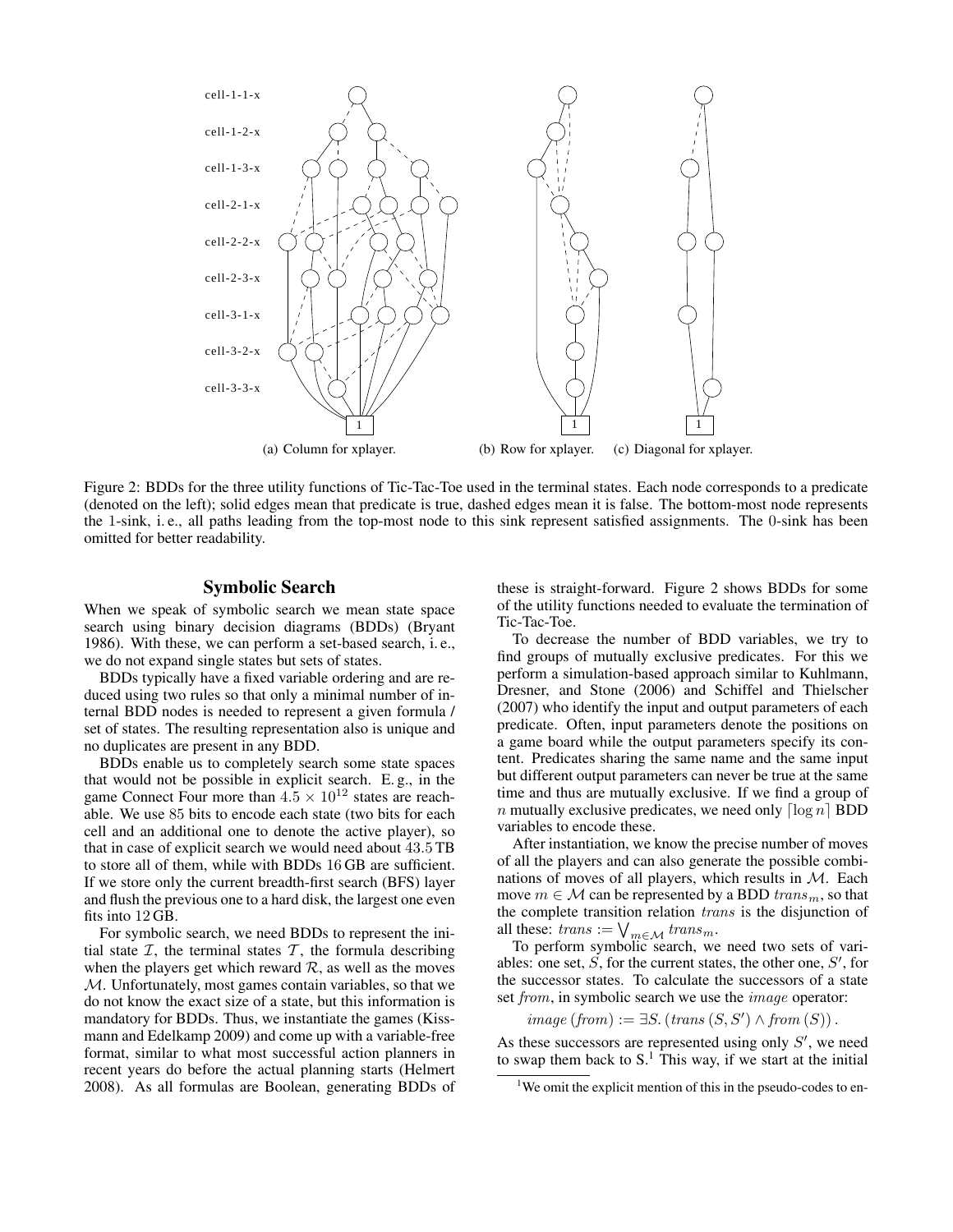state, each call of the image results in an entire BFS layer. So, BFS is simply the iteration of the image, until a fix-point is reached.

As the transition relation trans is the disjunction of a number of moves, it is equivalent to generate the successors using one move after the other and afterwards calculate the disjunction of all these states:

$$
image (from) := \bigvee_{m \in \mathcal{M}} \exists S. (trans_m (S, S') \wedge from (S)).
$$

This way, we do not need to calculate a monolithic transition relation, which takes time and often results in a BDD too large to fit into RAM.

The inverse operation of the image is also possible. The pre-image results in a BDD representing all the states that are predecessors of the given set of states from:

 $pre\text{-}image \ (from) := \exists S'. \ (trans \ (S, S') \land from \ (S'))$ .

With this, we can perform a BFS in backward direction as well.

# Solving General Two-Player Turn-Taking Games

In this section we show an algorithm to solve general twoplayer turn-taking games symbolically with only images and pre-images, whereas in our existing approach (Edelkamp and Kissmann 2008b) we also use strong pre-images.

The existing approach works by using a  $101 \times 101$  matrix M of BDDs. The BDD at  $M[i, j]$  represents the states where player 1 can achieve a reward of  $i$  and player 2 a reward of j,  $i, j \in \{0, \ldots, 100\}$ . Initially, all terminal states are inserted in the corresponding buckets. Starting at these, the strong pre-image is used to calculate those preceding states whose successors are all within the matrix and thus already solved. These predecessors are then sorted into the matrix by using the pre-image from each of the buckets in a certain order.

The new algorithm works in two stages. First, we perform a symbolic BFS in forward direction (see Algorithm 1). Starting at the initial state, we calculate the successors of the current BFS layer by using the image operator. In contrast to the existing approach where a BFS was used to calculate the set of reachable states, here we retain only the BFS layers to partition the BDDs according to the layers the states reside in, hoping that the BDDs will keep smaller.

For the game Tic-Tac-Toe we start with the empty board. After one iteration through the loop, curr contains all states with one x being placed on the board; after the next iteration all states with one x and one o being placed and so on.

Unfortunately, for the second step to work correctly we need to omit duplicate detection (except for the one that implicitly comes with using BDDs). The search will terminate nonetheless, as the games in general game playing are finite by definition, but it might be possible to expand states more than once, if they appear on different paths in different layers.

| <b>Algorithm 1:</b> Calculate Reachable States (reach). |
|---------------------------------------------------------|
| <b>Input:</b> General game description $\mathcal{G}$ .  |
| <b>Output:</b> Maximal reached BFS-layer.               |
| 1 curr $\leftarrow \mathcal{I}$ ;                       |
| $2 l \leftarrow 0$ ;                                    |
| 3 while $curr \neq \perp$ do                            |
| store <i>curr</i> as layer <i>l</i> on disk;<br>4       |
| 5 $prev \leftarrow curr \wedge \neg T;$                 |
| 6 curr $\leftarrow image (prev);$                       |
| $l \leftarrow l + 1$ ;<br>7                             |
| 8 end while                                             |
| 9 return $l$ ;                                          |

A question that immediately arises is, when we will have to deal with such duplicate states. To answer this, we need to define a progress measure.

Definition 1 ((Incremental) Progress Measure). *Let* G *be a general two-player turn-taking game and* ψ *be a mapping from states to numbers, i.e.,*  $\psi : \mathcal{S} \mapsto \mathbb{N}$ *.* 

*If* G *is not necessarily alternating,*  $\psi$  *is a* progress measure *if*  $\psi(s) < \psi(s')$  *for all*  $(s, s') \in M$ *. It is an incremental* progress measure, if  $\psi(s) = \psi(s') - 1$ .

*Otherwise,*  $\psi$  *also is a* progress measure, *if*  $\psi$  (*s*) =  $\psi(s') < \psi(s'')$  for all  $(s, s') \in \mathcal{M}_1$  and  $(s', s'') \in \mathcal{M}_2$ . *It is an* incremental progress measure, if  $\psi(s) = \psi(s')$  $\psi(s'') - 1.$ 

Theorem 1 (Duplicate Avoidance). *Whenever there is an incremental progress measure* ψ *for a general game* G*, no duplicate arises across the layers found by Algorithm 1.*

*Proof.* We need to show this for the two cases:

If  $G$  is not necessarily alternating, we claim that all states within one layer have the same progress measurement but a different one from any state within another layer, which implies the theorem. This can be shown by induction: The first layer consists only of the initial state. Let  $succ(s)$  be the set of successor states of s, i.e.,  $succ(s) = \{s' | (s, s') \in \mathcal{M}\}.$ According to the induction hypothesis, all states in layer l have the same progress measurement. For all states s in layer l and successors  $s' \in succ(s), \psi(s') = \psi(s) + 1$ . All successors  $s' \in succ(s)$  are inserted into layer  $l + 1$ , so that all states within layer  $l + 1$  have the same progress measurement. It is also greater than that of any of the states in previous layers, as it always increases between layers, so that it differs from the progress measurement of any state within another layer.

Otherwise, the states within any succeeding layers differ, as the predicate denoting the active player has changed. Thus, it remains to show that for all  $s, s' \in S$ ,  $s_1 \in S_1$ and  $s_2 \in S_2$ ,  $\psi(s) = \psi(s')$  if s and s' reside in the same layer and  $\psi(s_1) = \psi(s_2)$  if  $s_1$  resides in layer l and  $s_2$ resides in layer  $l + 1$ . For all other cases, we claim that the progress measurement of any two states does not match, which proves the theorem. The proof is very similar: The first layer consists only of the initial state. All successors of this state reside in the next layer and their progress measure equals, according to the definition of  $\psi$ . Let l be a

hance readability. Whenever we write of an image (or pre-image), we assume such a swapping to be performed immediately after the image (or pre-image) itself.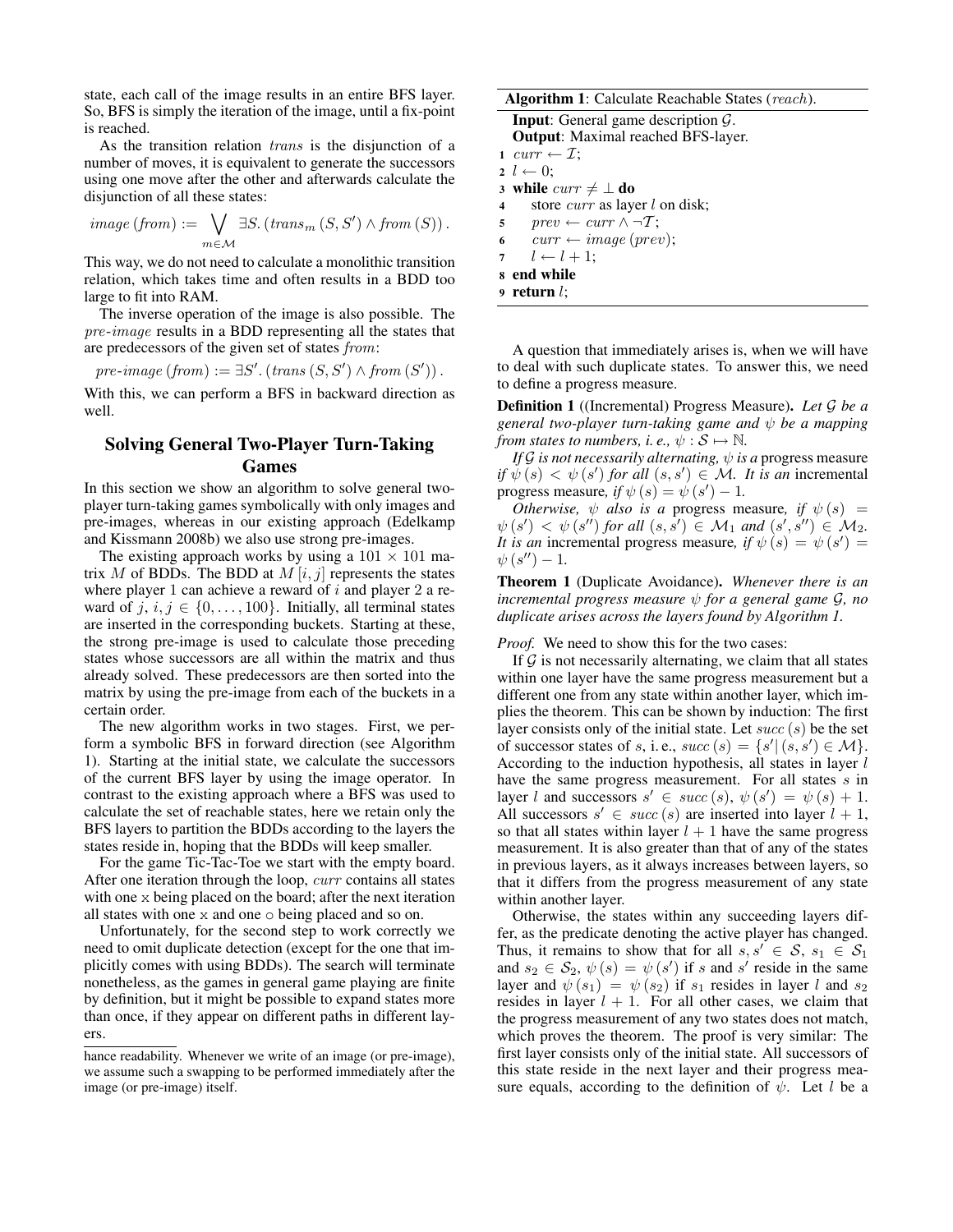#### Algorithm 2: Solving General Two-Player Games

**Input:** General game description  $\mathcal{G}$ .  $1 \leftarrow reach(\mathcal{G});$ 2 while  $l \geq 0$  do 3 curr  $\leftarrow$  load BFS layer l from disk; 4 currTerms  $\leftarrow$  curr  $\wedge$  T; 5 curr  $\leftarrow$  curr  $\wedge \neg \text{currTerms}$ ; 6 for each  $i, j \in \{0, ..., 100\}$  do 7  $terms_{l,i,j} \leftarrow currTerms \wedge \mathcal{R}_{i,j};$ 8 store  $terms_{l,i,j}$  on disk; 9 currTerms  $\leftarrow \text{currTerms} \land \neg \text{terms}_{l,i,j};$ 10 end for 11 for each  $i, j \in \{0, \ldots, 100\}$  do in specific order 12  $succ_1 \leftarrow$  load  $terms_{l+1,i,j}$  from disk; 13  $succ_2 \leftarrow load \, rewards_{l+1,i,j} \, from \, disk;$ 14  $succ \leftarrow succ_1 \vee succ_2;$ 15 rewards $l_{i,i,j} \leftarrow curr \wedge pre-image (succ);$ 16 store  $rewards_{l,i,j}$  on disk; 17 curr ← curr  $\wedge \neg \text{reward}_{l,i,j};$ 18 end for 19  $l \leftarrow l - 1;$ 20 end while

layer that contains only states from  $S_1$ . According to the induction hypothesis, all states in this layer have the same progress measurement. For all states  $s$  in layer  $l$  and successors  $s' \in succ(s), \psi(s) = \psi(s')$ . All successors s' are inserted into layer  $l + 1$ . For all states s' in layer  $l + 1$ and  $s'' \in succ(s')$ ,  $\psi(s'') = \psi(s') + 1$ . All successors  $s'' \in succ(s')$  are inserted in layer  $l + 2$ , so that all states within layer  $l + 2$  have the same progress measurement. It is also greater than that of any of the states in previous layers, as it never decreases, so that it differs from the progress measurement of any state within different layers.

 $\Box$ 

Note that in games that do not incorporate an incremental progress measure we need to expand each state at most  $d_{max}$ times, with  $d_{max}$  being the maximal distance from the initial state to one of the terminal states. This is due the fact that in such a case each state might reside in every layer.

Once all BFS layers are calculated we can start the second stage, the actual solving process, for which we perform a symbolic retrograde analysis (see Algorithm 2). We start at the last generated BFS layer  $l$  and move upwards layer by layer until we reach the initial state  $(l = 0)$ .

For each layer we perform two solving steps. First, we calculate all the terminal states that are contained in this layer (line 4). For these we then determine the rewards that the players get and store them in the corresponding files (lines 6 to 10). As each player achieves exactly one reward for each possible terminal state, no specific order is needed in this step.

In the second step, we solve the non-terminal states. For this, we need to proceed through all possible reward combinations in a specific order (line 11). This order corresponds to an opponent model. The two most reasonable assump-



Figure 3: Order to traverse the reward combinations.

tions are that an agent either wants to maximize its own reward or to maximize the difference to the opponent's reward. The order, in which these reward combinations are processed, is indicated in Figure 3. For the experiments we assumed both players to be interested in maximizing the difference to the opponent's reward.

The solving of the non-terminal states is depicted in lines 11 to 18. We load the BDDs representing the states that are terminal states or solved non-terminal states in the successor layer for which the players can surely achieve the corresponding rewards. From the disjunction of these we calculate their predecessors (using the pre-image). These states achieve the same rewards (in case of optimal play according to the opponent model) and thus can be stored on disk and must be removed from the unsolved states to prevent them from being assigned other rewards as well.

For the game Tic-Tac-Toe we start in layer 9, where all cells are filled. All these states are terminal states, thus we can solve them immediately by checking the rewards, so that we partition this layer into two parts: Those states, where xplayer gets 100 points and oplayer 0 (the last move established a line of xs), and those with 50 points for each player (no line for any player).

In the next iteration, we reach those states where four xs and four os reside on the board and the xplayer has control. First, we remove the states containing a line for one of the players (which can be only a line of os, as it was the oplayer's turn to perform the last move), as these are the terminal states, and solve them according to their rewards (for all these, the xplayer will get 0 points, while the oplayer gets 100.

Next, we check how to solve the remaining states. For it we start by loading the terminal states from layer 9 where the xplayer achieved 100 points, calculate their predecessors and verify, if any of these predecessors is present in the set of the remaining states. If that is the case, we can remove them and store them in a file that specifies that the xplayer achieves 100 points and the oplayer 0 points for these states as well. In the Tic-Tac-Toe example, these are all the states where the placement of another x finishes a line. The remaining states of this layer result in a draw.

Theorem 2 (Correctness). *The presented algorithm is correct, i. e., it determines the game theoretical value wrt. the chosen opponent model.*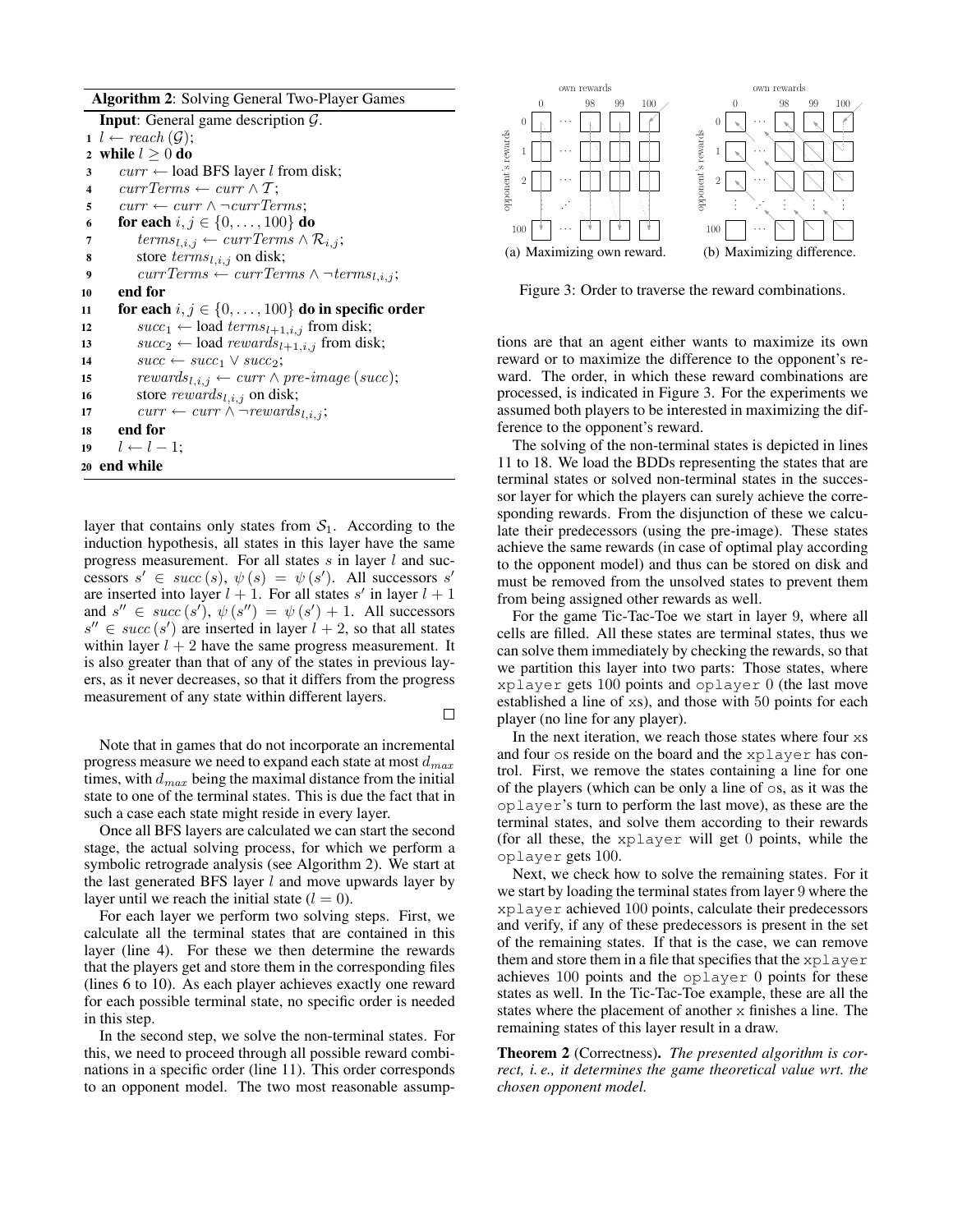*Proof.* The correctness of the forward search comes immediately from the use of a BFS. We generate all reachable states, no matter if we remove duplicates or not. And as the games are finite by definition, we will find only finitely many layers.

For the second stage, we need to show that all states are correctly solved according to the opponent model. We show this using induction. We start at the states in the final layer, which we immediately can solve according to their corresponding rewards. When tracing back towards the initial state, the terminal states again are immediately solvable by their rewards. The most important observation is that due to the construction, non-terminal states have successors only within the next layer. All states within this layer are already solved. If we check if a state has a successor achieving a certain reward and look at the rewards in the order according to the opponent model, we can be certain that all states within the current layer can be solved correctly as well.  $\Box$ 

Note that if we removed the duplicate states within different layers, we would reach states whose successors are not in the next layer but in some layer closer to the initial state and thus not yet solved, so we could not correctly solve such a state when reaching it for the first time.

Some games are not strictly alternating, i. e., a player might perform two or more consecutive moves, so that both players can be active in different states within the same BFS layer. To handle this, we split the second step of Algorithm 2 (lines 11 to 18) in two and perform this step once for the states where the first player was the active one and once for the second player. Note that both players go through the possible reward combinations in different orders, thus it is not possible to combine these two steps. Instead, we have to solve the states once for one player, store the result on disk, solve the remaining states for the other player, load the previous results, calculate the disjunction, and store the total result on disk. The order in which the two players are handled is irrelevant, as there is no state where both players are active.

# Experimental Results

We performed experiments using several games from the website of the German general game playing server<sup>2</sup>, which we instantiated automatically<sup>3</sup>. For Clobber (Albert et al. 2005) we specified rewards dependent on the number of pieces left on the board, so that we came up with general rewards, while the other games are all zero-sum games.

We implemented the presented algorithm in Java using Java $BDD<sup>4</sup>$ , which provides a native interface to the CUDD package<sup>5</sup>, a BDD library written in C++.

<sup>2</sup>http://euklid.inf.tu-dresden.de:8180/ ggpserver/public/show\_games.jsp

<sup>3</sup>For Connect Four we adapted the existing GDL description, as the instantiator's output was too large for the solver. For Clobber no GDL description exists, so that we created one from scratch.

Table 1: Results of Solving Two-Player Turn-Taking Games. All times in m:ss or h:mm:ss.

|                         | Time    | optimal    |         |
|-------------------------|---------|------------|---------|
| Game                    | (new)   | (existing) | outcome |
| Catch a Mouse           | 0:24    | 1:44       | 100/0   |
| Chomp                   | 0:10    | 0:02       | 100/0   |
| Clobber $3 \times 4$    | 0:01    | 0:01       | 0/40    |
| Clobber $4 \times 5$    | 10:43   | 1:18:51    | 30/0    |
| Connect $4(5 \times 6)$ | 31:37   | 2:14:52    | 50/50   |
| Cubi Cup 5              | 8:21:09 | 0.0.m.     | 100/0   |
| Nim                     | 0:10    | 0:01       | 100/0   |
| Number Tic-Tac-Toe      | 1:41    | 4:54       | 100/0   |
| Sheep and Wolf          | 0:23    | 0:57       | 0/100   |
| Sum 15                  | 0:01    | 0:00       | 50/50   |
| Tic-Tac-Toe             | 0:01    | 0:00       | 50/50   |

### General Observations

Our system contains a CPU with 2.67 GHz and 12 GB RAM. The runtime results for our new approach as well as the existing one are compared in Table 1. From this we can see that for the small games such as Tic-Tac-Toe or Sum 15 the new approach does not lose much, although all results are stored on the hard disk. Omitting this in the cases where all BDDs easily fit into RAM, however, would speed up the search.

For two slightly larger games, namely Chomp and Nim, the new approach is slower than the old one. This is due to the fact that for these games there is no incremental progress measure, so that we generate duplicate states in different layers and expand them several times. This results in more BFS layers (56 layers with 162,591 states opposed to 8 layers with 25,734 states for Chomp and 63 layers with 1,866,488 states opposed to 5 layers with 129,776 states for Nim), which in turn results in more effort during the solving stage.

For the larger games the new algorithm clearly outperforms the existing one. In all these games, an incremental progress measure can be found explicitly (e. g., a step counter in Catch a Mouse) or implicitly (e. g., the number of stones removed from the board in Clobber). Sheep and Wolf is the only game we solved, for which the second definition of the incremental progress measure is needed: Whenever the wolf moves, the progress does not increase, while the sheep can only move forwards. Thus, the sum of the rows of the sheep is a possible incremental progress measure. Due to the partitioning according to the layers, the BDDs stay smaller and the image thus can be calculated faster. We also save time as we do not need to calculate the strong preimages.

As a result, we see that the new approach outperforms the existing one for games that are not too small and that incorporate an incremental progress measure.

# Cubi Cup

In the game Cubi  $Cup<sup>6</sup>$ , cubes are stacked with a corner up on top of each other on a three dimensional board. A new

<sup>4</sup>http://javabdd.sourceforge.net

<sup>5</sup>http://vlsi.colorado.edu/˜fabio/CUDD

 $6$ For a short description of the game by its authors see http: //english.cubiteam.com.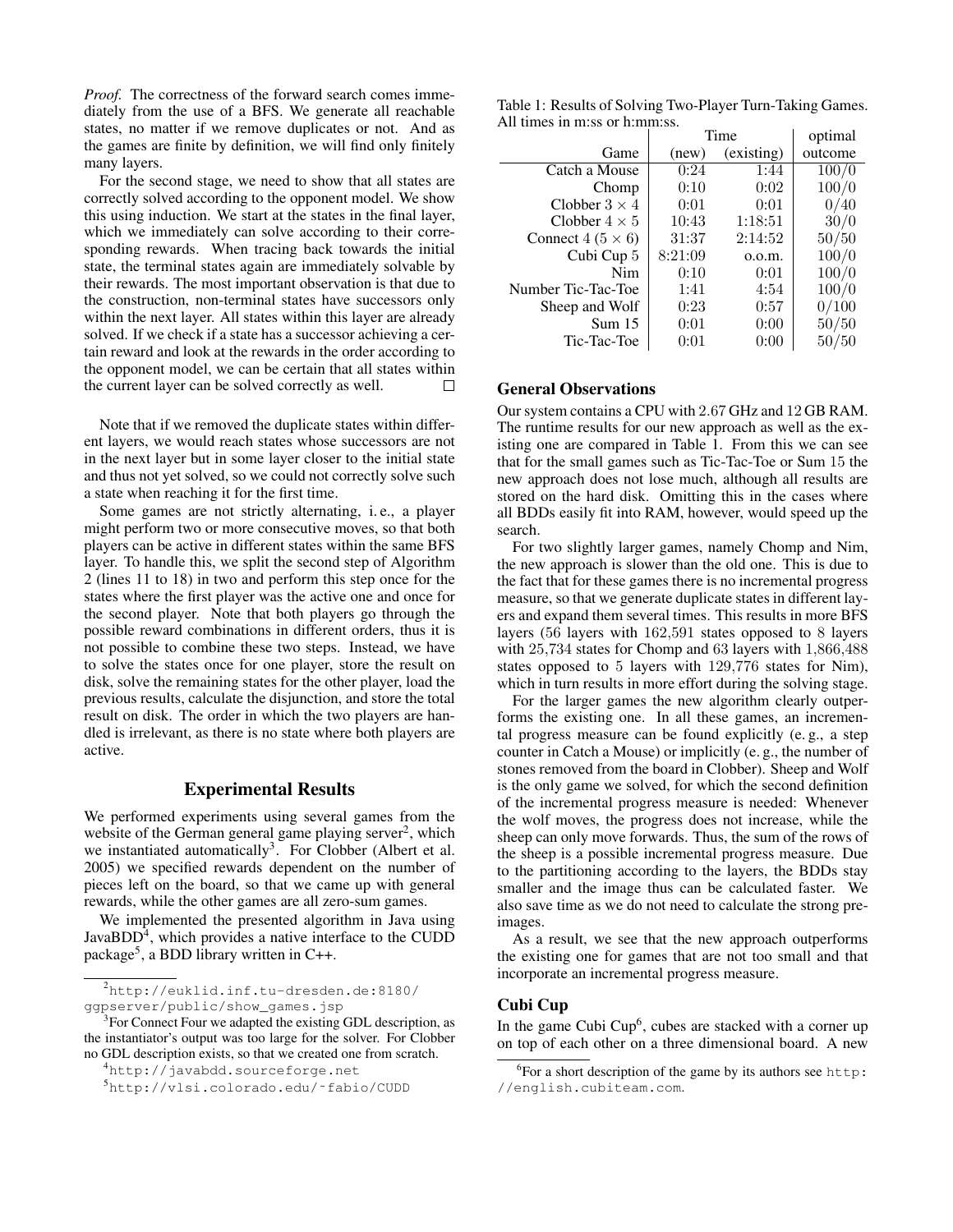cube may only be placed in positions where the three touching cubes on the bottom are already placed. If one player creates a state where these three neighbours have the same color, this is called a Cubi Cup. In this case, the next player has to place the cube in this position and remains active for another turn. The player to place the last cube wins – unless the three touching cubes produce a Cubi Cup of the opponent's color; in this case the game ends in a draw.

Due to the rule with one player needing to perform two moves in a row, it is clear that in one BFS layer both players might be active (in different states), so that we needed to use the proposed extension of the algorithm.

We are able to solve an instance of Cubi Cup with an edge length of 5 cubes.<sup>7</sup> Using the existing approach we were not able to solve this instance, as it needed too much memory: After nearly four hours of computation less than 25% of all states were solved but the program started swapping.

#### Connect Four

We also performed experiments for the game Connect Four. This was originally (weakly) solved in 1988 independently by James D. Allen and Victor Allis (Allis 1988) for a  $7 \times 6$ board (7 columns and 6 rows). For this instance we were able to perform the complete reachability analyis achieving a total of 4,531,985,219,092 reachable states, but unfortunately the BDDs get too large during the solving steps.

We noticed that the sizes for the BDDs representing the terminal states as well as those representing the rewards are very large. This is due to the fact that the two rules for the players having achieved a line are largely independent.

In the terminal state description we have a disjunction of the case that player 1 has achieved a line, player 2 has achieved a line, or neither has and the board is filled. So to find the terminal states of a layer, we first calculated the conjunctions with each of the BDDs representing only one part of the disjunction and afterwards calculated the disjunction of these. Similarly we could partition the reward BDDs.

In both cases, the intermediate BDDs were a lot smaller and the reachability calculation was sped up by a factor of about 4. Thus, at least for Connect Four not only partitioning the BDDs according to the BFS layers but also according to parts of the terminal and reward descriptions kept them smaller and thus calculation times lower. It remains yet to be seen if it is possible to automatically find such partitions of the BDDs for any given game.

With the machine described before, we were only able to completely solve Connect Four up to a size of  $5 \times 6$ ; the  $6 \times 6$  version needed a bit more than the available 12 GB of main memory. On a machine with 64 GB RAM and a 2.6 GHz CPU we were able to solve this instance as well. The new approach took 22:38:09 to completely solve all 69,173,028,785 reachable states, while the existing approach was aborted after about four days. We also tried to

solve the original instance of  $7 \times 6$ , but for that even 64 GB of RAM were not sufficient.

### **Discussion**

Unfortunately, BDDs are rather unpredictable. Their size greatly depends on the encoding of the states. Given a good variable ordering, they might save an exponential number of variables. Also, it is hard to predict the efficiency of a BDD. On the one hand, BDDs storing more states might be smaller than those storing fewer states. On the other hand, their efficiency is highly domain dependent: For some domains, such as Sokoban, BDDs are great, while for others, such as permutation games like the Sliding Tiles Puzzle they do not help much, no matter what variable ordering was chosen (Ball and Holte 2008; Edelkamp and Kissmann 2008a).

An interesting side-remark might be that this approach can in principle also be used for any turn-taking game. All we need is the way to pass through the  $p$ -dimensional matrix of (possible) reward combinations, which gives us an opponent model. Unfortunately, this is not found trivially. Especially, in general game playing the agent gets no information as to which other agents it plays against, so that learning such a model seems impossible so far. If we assume that we can get an opponent model, we are able to solve all turn-taking games under the assumption that the model holds. The result is then similar to that of the  $Max<sup>n</sup>$  algorithm by Luckhardt and Irani (1986), and thus has the same shortcomings – namely, if one of the players does not play according to the model, the solution might be misleading.

### Conclusions and Future Work

We presented a new algorithm for solving general twoplayer turn-taking games making use of the information of the forward BFS. This brings the advantage that we do not have to use any strong pre-images, as all the successors of a given layer are solved for sure once this layer is reached. We have shown that this algorithm can greatly outperform existing approaches.

One shortcoming is that the BFS is mandatory, while this was not the case for the existing algorithms. Furthermore, it does not perform any duplicate detection, so that in some games more BFS layers are generated and states are expanded multiple times.

One of the advantages is that we can stop the solving at any time and restart with the last partially solved layer later on. Also, we can use the information we find on the hard disk as an endgame database, e. g., in combination with a general game player that uses UCT (Kocsis and Szepesvári 2006) for finding good moves.

A future research avenue is to find a way to further partition the BDDs in a way that improves the approach. So far, we partitioned the BDDs only according to the BFS layers and in most cases this results in a great improvement. For games incorporating a step counter, we partitioned the BDDs according to the mutually exclusive variables representing it. Such an approach might also work for other mutually exclusive variables, but the question is, how to find

Unfortunately, we had to stop the solving several times and restart with the last not completely solved layer, as somehow the implementation for loading BDDs using JavaBDD and CUDD seems to contain a memory leak, which so far we could not locate. No such leak exists in the existing approach, as it does not load or store any BDDs.